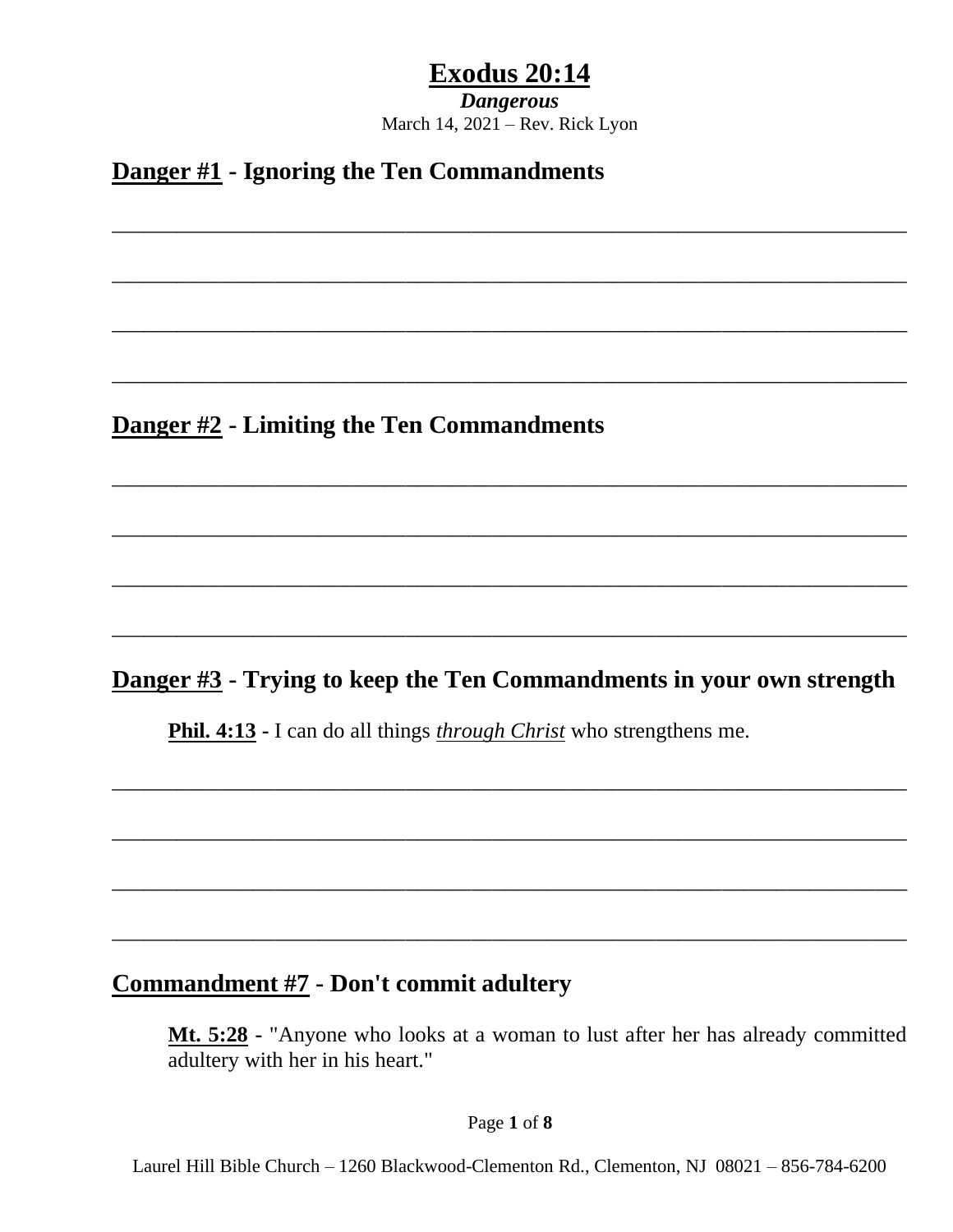#### *Dangerous*

March 14, 2021 – Rev. Rick Lyon

#### **1. The Cause of David's Adultery**

#### **#1 - David was in the wrong place.**

**2 Samuel 11:1 -** In the spring, at the time when *kings go off to war*, David sent Joab out with the king's men and the whole Israelite army... *But David remained in Jerusalem*.

### **Ephesians 3:19 - Be filled with all the fullness of God.**

#### **#2 - David let his eyes/mind linger.**

**2 Samuel 11:2 -** One evening David got up from his bed and strolled around on the roof of the palace. And from the roof he saw a woman bathing—a very beautiful woman.

**<u>Job 31:1</u>** • "I made a covenant with my eyes not to look with lust at a young woman."

**Proverbs 5:22 -** The iniquities of a wicked man *entrap him*; the cords of his sin hold him fast.

### **#3 - David ignored God's warning.**

**2 Samuel 11:3 -** So David sent and inquired about the woman, and he was told, "This is Bathsheba, the *daughter* of Eliam and the *wife* of Uriah the Hittite."

**1 Cor. 10:13 -** *No temptation* has overtaken you except what is common to man; but God is faithful, He won't allow you to be tempted beyond what you're able, but will with the temptation also make the way to escape.

**2 Samuel 11:4 -** Then David sent messengers to get her, and when she came to him, he slept with her.

**James 1:15 -** Sin when it is *fully grown* brings forth death.

#### Page **2** of **8**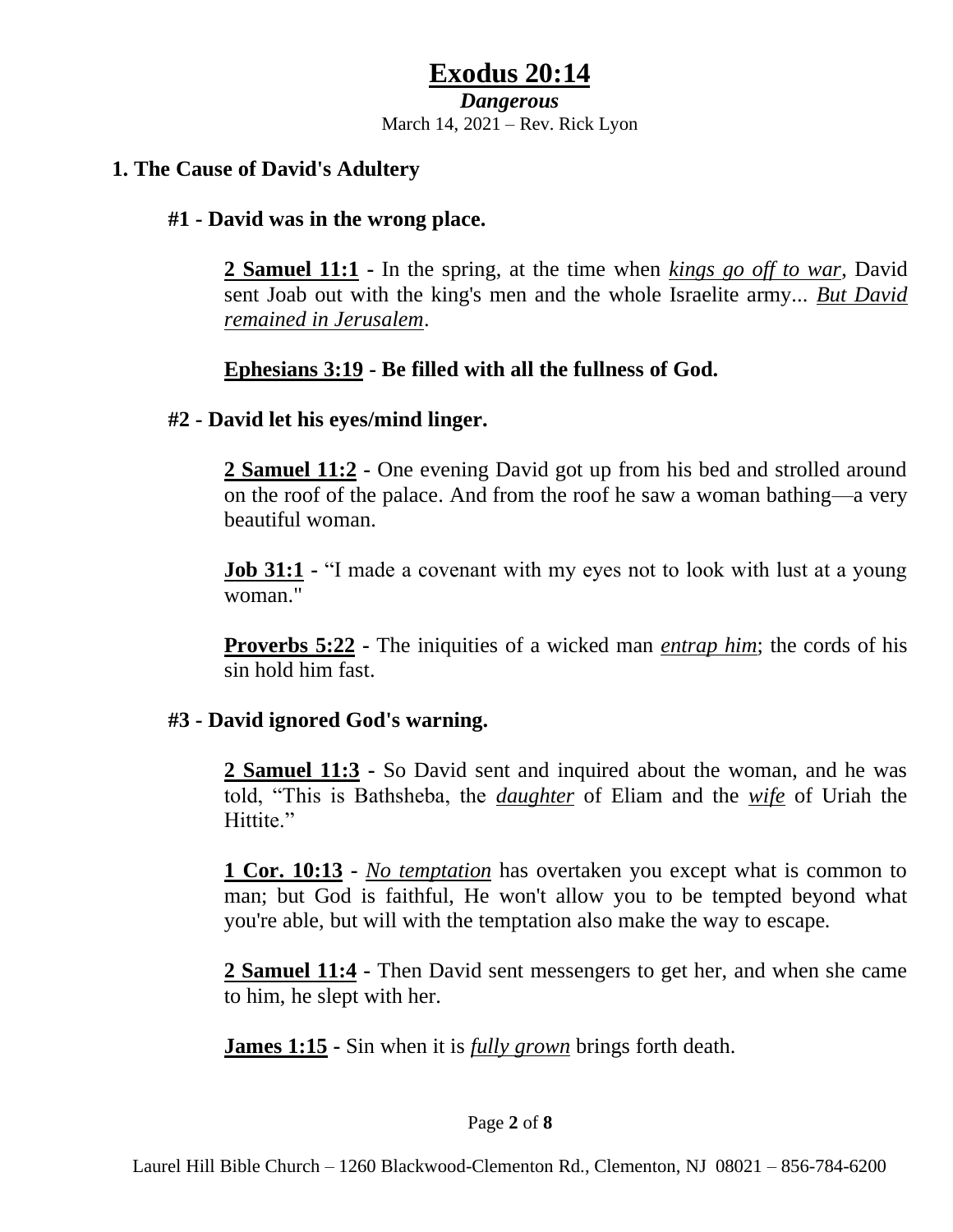*Dangerous* March 14, 2021 – Rev. Rick Lyon

\_\_\_\_\_\_\_\_\_\_\_\_\_\_\_\_\_\_\_\_\_\_\_\_\_\_\_\_\_\_\_\_\_\_\_\_\_\_\_\_\_\_\_\_\_\_\_\_\_\_\_\_\_\_\_\_\_\_\_\_\_\_\_\_\_\_\_\_\_\_\_\_\_

\_\_\_\_\_\_\_\_\_\_\_\_\_\_\_\_\_\_\_\_\_\_\_\_\_\_\_\_\_\_\_\_\_\_\_\_\_\_\_\_\_\_\_\_\_\_\_\_\_\_\_\_\_\_\_\_\_\_\_\_\_\_\_\_\_\_\_\_\_\_\_\_\_

\_\_\_\_\_\_\_\_\_\_\_\_\_\_\_\_\_\_\_\_\_\_\_\_\_\_\_\_\_\_\_\_\_\_\_\_\_\_\_\_\_\_\_\_\_\_\_\_\_\_\_\_\_\_\_\_\_\_\_\_\_\_\_\_\_\_\_\_\_\_\_\_\_

\_\_\_\_\_\_\_\_\_\_\_\_\_\_\_\_\_\_\_\_\_\_\_\_\_\_\_\_\_\_\_\_\_\_\_\_\_\_\_\_\_\_\_\_\_\_\_\_\_\_\_\_\_\_\_\_\_\_\_\_\_\_\_\_\_\_\_\_\_\_\_\_\_

### **2. The Consequences of David's Adultery**

**2 Sam. 12:10-14 -** "Now, therefore, the sword will never depart from your house, because you've despised Me and have taken the wife of Uriah the Hittite to be your own.' This is what the LORD says: 'I'll raise up adversity against you from your own house. Before your very eyes I'll take your wives and give them to another, and he'll lie with them in broad daylight... because by this deed you've shown utter contempt for the word of the LORD, the son born to you will surely die."

**Psalm 32:3-4 -** When I refused to confess my sin, my body wasted away, and I groaned all day long. Day and night Your hand was heavy on me. My strength evaporated like water in the summer heat.

- **My relationship with God would suffer from a break in fellowship.**
- **I'd suffer from the emotional consequences of guilt.**
- **I'd spend countless hours replaying the failure.**
- **My wife would suffer the scars of this abuse more deeply than I could begin to describe.**
- **My wife would spend countless hours in counseling.**
- **Her recovery would be long and painful.**
- **Her pain would grieve me deeply and compound my own suffering and shame.**
- **Our relationship would suffer a break in trust, fellowship, and intimacy.**
- **The reputation of my family would suffer.**
- **My sons would be deeply disappointed and bewildered.**
- **My friends would be disappointed and would question my integrity.**
- **My witness among neighbors would become worthless.**
- **My witness to my brother would be worthless.**
- **My testimony among my wife's family would be damaged.**
- **I'd suffer God's discipline.**

#### Page **3** of **8**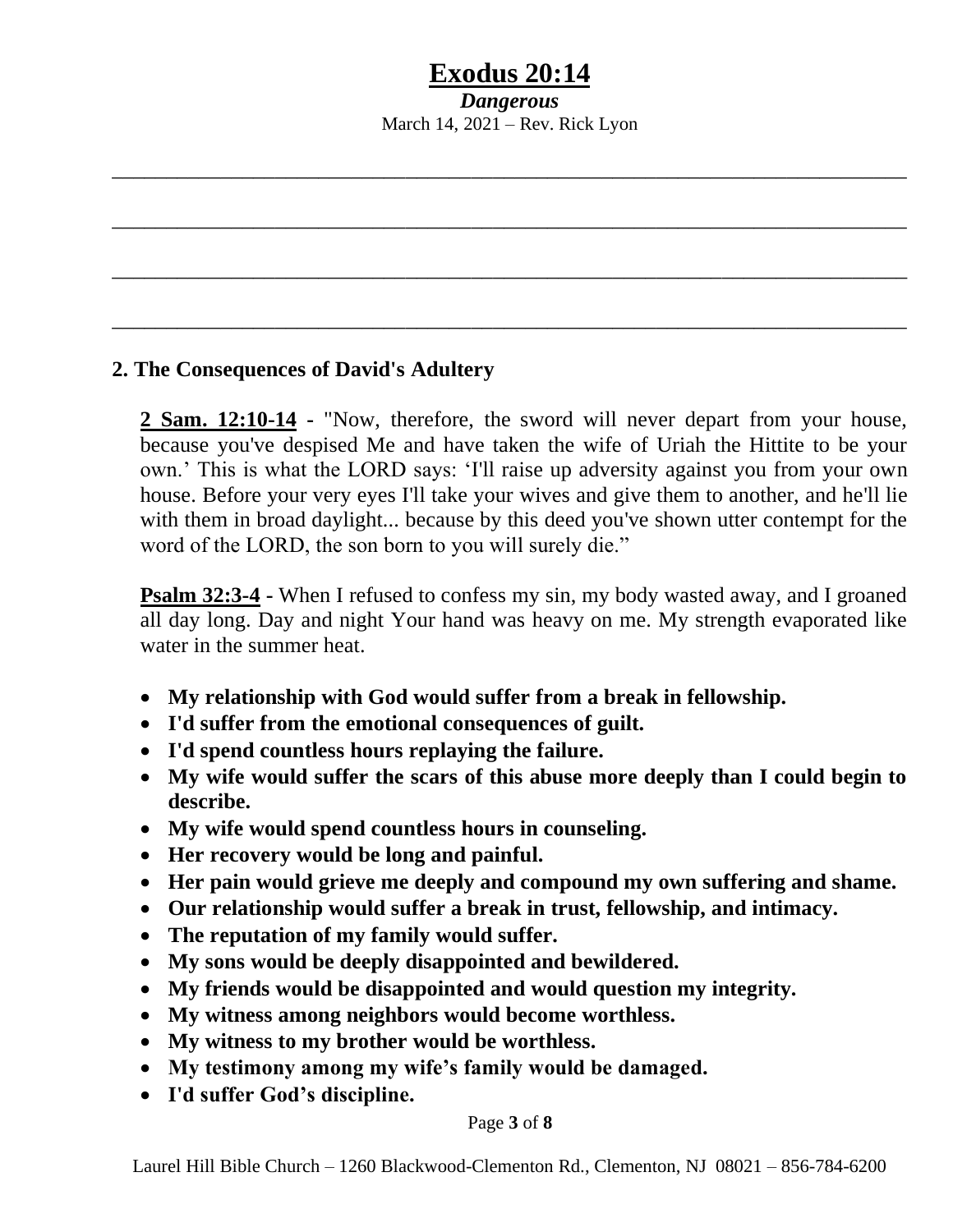#### *Dangerous*

March 14, 2021 – Rev. Rick Lyon

- **Satan would be thrilled at my failure.**
- **Satan would work overtime to be sure my shame never departed.**
- **My wife might divorce me.**
- **My children might never speak to me.**
- **Our mutual friends would shy away from us and break fellowship.**
- **I'd bring emotional pain to the woman.**
- **If the woman is married, her husband might divorce her.**
- **An unwanted child could be produced which might trigger an abortion, the killing of an innocent child.**
- **Some might conclude that all Christians are hypocrites.**
- **My zeal for ministry would suffer.**
- **This same sin might be visited upon my family.**

#### **3. The Cure for David's Adultery**

**Proverbs 28:13 -** Whoever conceals their sins won't prosper, but the one who *confesses and forsakes* them finds mercy.

**Psalm 51 -** Have mercy on me, O God, according to Your unfailing love... Wash away all my iniquity and cleanse me from my sin. For I acknowledge my transgressions... Create in me a clean heart, O God, and renew a right spirit within me.

**Psalm 119:9 -** How can a young man keep his way pure? By *guarding it* according to Your word.

\_\_\_\_\_\_\_\_\_\_\_\_\_\_\_\_\_\_\_\_\_\_\_\_\_\_\_\_\_\_\_\_\_\_\_\_\_\_\_\_\_\_\_\_\_\_\_\_\_\_\_\_\_\_\_\_\_\_\_\_\_\_\_\_\_\_\_\_\_\_\_\_\_

\_\_\_\_\_\_\_\_\_\_\_\_\_\_\_\_\_\_\_\_\_\_\_\_\_\_\_\_\_\_\_\_\_\_\_\_\_\_\_\_\_\_\_\_\_\_\_\_\_\_\_\_\_\_\_\_\_\_\_\_\_\_\_\_\_\_\_\_\_\_\_\_\_

\_\_\_\_\_\_\_\_\_\_\_\_\_\_\_\_\_\_\_\_\_\_\_\_\_\_\_\_\_\_\_\_\_\_\_\_\_\_\_\_\_\_\_\_\_\_\_\_\_\_\_\_\_\_\_\_\_\_\_\_\_\_\_\_\_\_\_\_\_\_\_\_\_

\_\_\_\_\_\_\_\_\_\_\_\_\_\_\_\_\_\_\_\_\_\_\_\_\_\_\_\_\_\_\_\_\_\_\_\_\_\_\_\_\_\_\_\_\_\_\_\_\_\_\_\_\_\_\_\_\_\_\_\_\_\_\_\_\_\_\_\_\_\_\_\_\_

### **4 Ways To Guard Your Heart**

#### **1. A strong relationship with your heavenly Father.**

Page **4** of **8**

Laurel Hill Bible Church – 1260 Blackwood-Clementon Rd., Clementon, NJ 08021 – 856-784-6200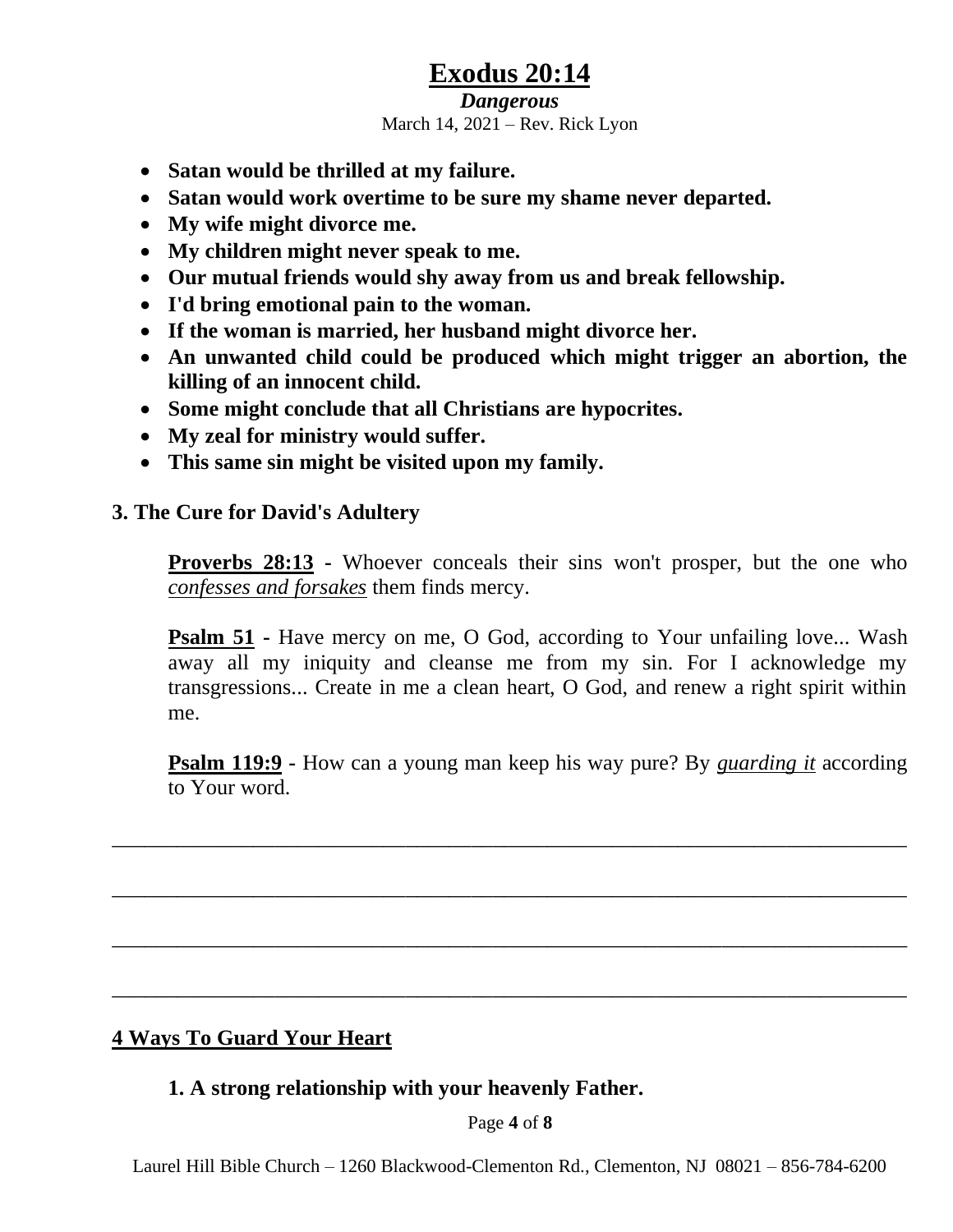#### *Dangerous*

March 14, 2021 – Rev. Rick Lyon

**Galatians 5:16 -** Walk in the Spirit and you won't carry out the lust of the flesh.

#### **2. A cautious relationship with others of the opposite sex.**

### **3. An open relationship with other Christians.**

#### **4. A fulfilling relationship with your spouse.**

**Proverbs 5 -** The lips of a forbidden woman drip honey, and her speech is smoother than oil... Stay away from her! Don't go near the door of her house, lest you lose your honor and your dignity... Drink water from your own well— share your love only with your wife... Rejoice in the wife of your youth... May you always be captivated by her love.

### *"Even now," declares the LORD, "if you return to Me with all your heart...you'll be restored***."-** *Joel 2*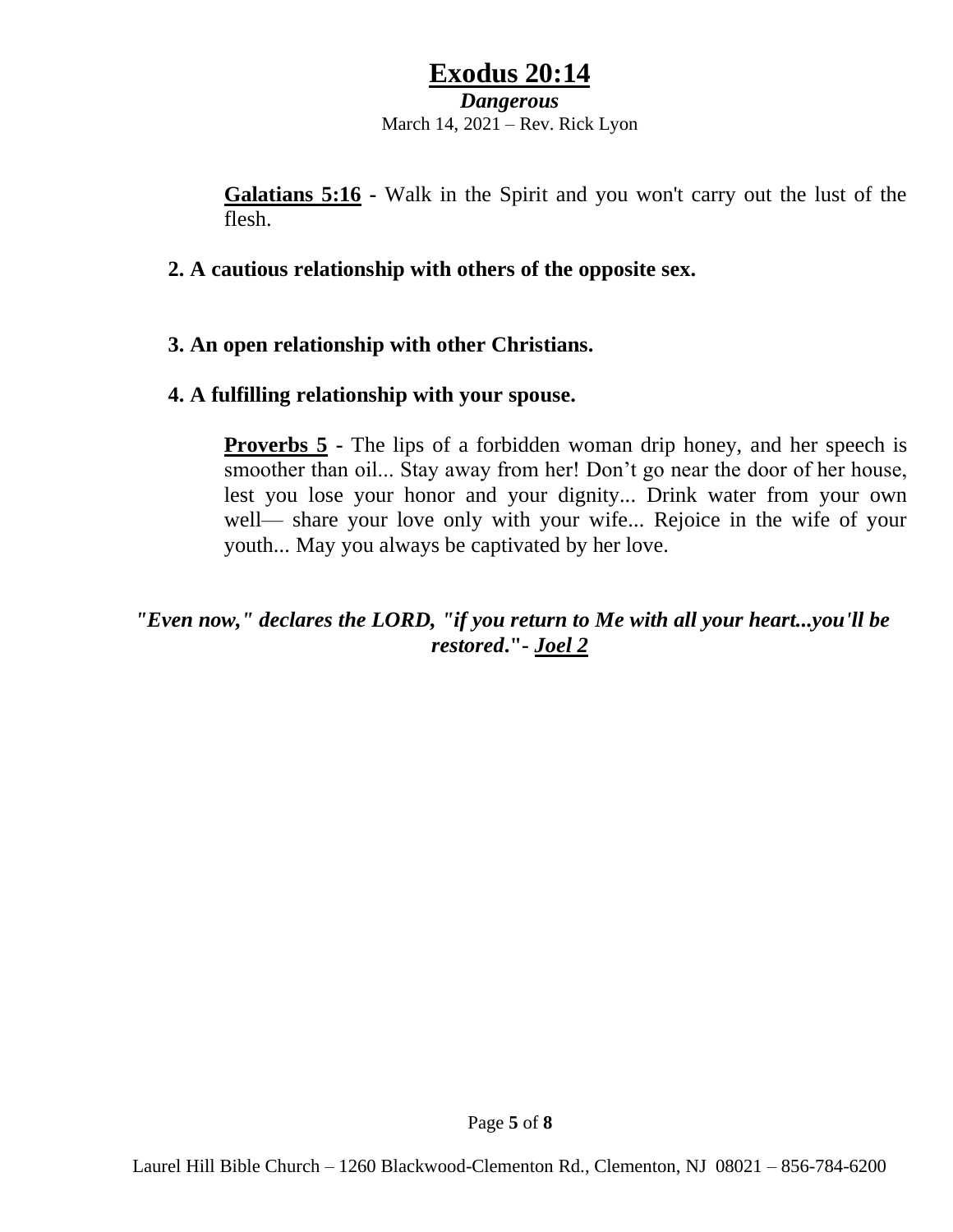*Dangerous* March 14, 2021 – Rev. Rick Lyon

### **Danger #1 - \_\_\_\_\_\_\_\_\_\_ the Ten Commandments**

**Danger #2 - \_\_\_\_\_\_\_\_\_\_ the Ten Commandments**

**Danger #3 - \_\_\_\_\_\_\_\_\_\_ the Ten Commandments in your own strength**

**Commandment #7 - Don't commit adultery**

**Mt. 5:28 - "Anyone who looks at a woman to lust after her has already committed adultery with her in his heart."**

**1. The \_\_\_\_\_\_\_\_\_\_ of David's Adultery**

**#1 - David was \_\_\_\_\_\_\_\_\_\_\_\_\_\_\_\_\_\_\_\_.**

**#2 - David let \_\_\_\_\_\_\_\_\_\_\_\_\_\_\_\_\_\_\_\_.**

**#3 - David ignored \_\_\_\_\_\_\_\_\_\_\_\_\_\_\_\_\_\_\_\_.**

**1 Cor. 10:13 -** *No temptation* **has overtaken you except what is common to man; but God is faithful, He won't allow you to be tempted beyond what you're able, but will with the temptation also make the way to escape.**

**James 1:15 - Sin when it is** *fully grown* **brings forth death. 2. The \_\_\_\_\_\_\_\_\_\_\_\_\_\_\_ of David's Adultery**

**2 Sam. 12:10-14 - "Now, therefore, the sword will never depart from your house, because you've despised Me and have taken the wife of Uriah the Hittite to be your own.' This is what the LORD says: 'I'll raise up adversity against you from your own house. Before your very eyes I'll take your wives and give them to another, and he'll**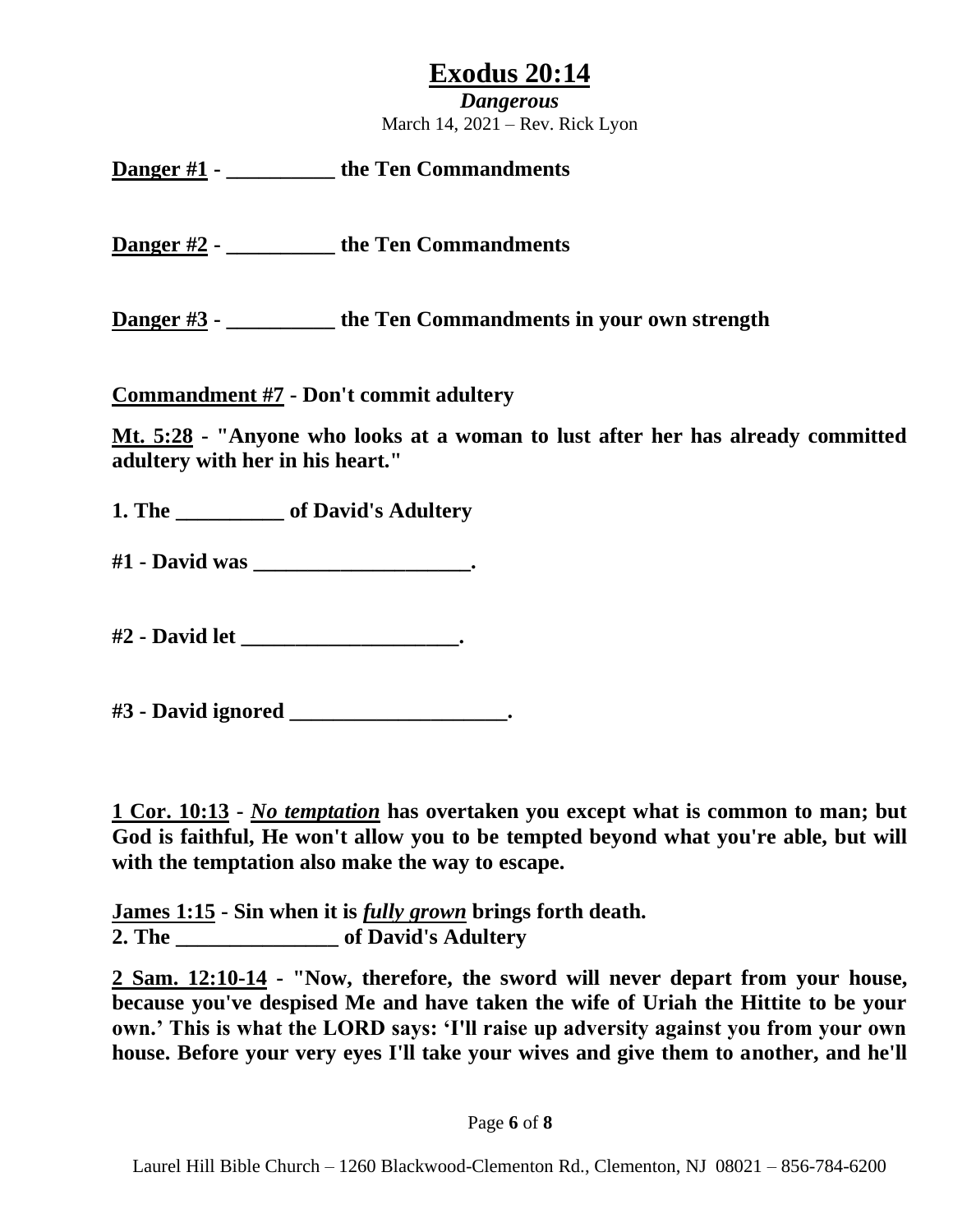#### *Dangerous*

March 14, 2021 – Rev. Rick Lyon

**lie with them in broad daylight... because by this deed you've shown utter contempt for the word of the LORD, the son born to you will surely die."**

**3. The \_\_\_\_\_\_\_\_\_\_ for David's Adultery**

**Proverbs 28:13 - Whoever conceals their sins won't prosper, but the one who**  *confesses and forsakes* **them finds mercy.**

**Psalm 51 - Have mercy on me, O God, according to Your unfailing love... Wash away all my iniquity and cleanse me from my sin. For I acknowledge my transgressions... Create in me a clean heart, O God, and renew a right spirit within me.**

### **4 Ways To Guard Your Heart**

**1. A strong relationship with \_\_\_\_\_\_\_\_\_\_\_\_\_\_\_\_\_\_\_\_.**

**Galatians 5:16 - Walk in the Spirit and you won't carry out the lust of the flesh.**

**2. A cautious relationship with \_\_\_\_\_\_\_\_\_\_\_\_\_\_\_\_\_\_\_\_.**

Page **7** of **8**